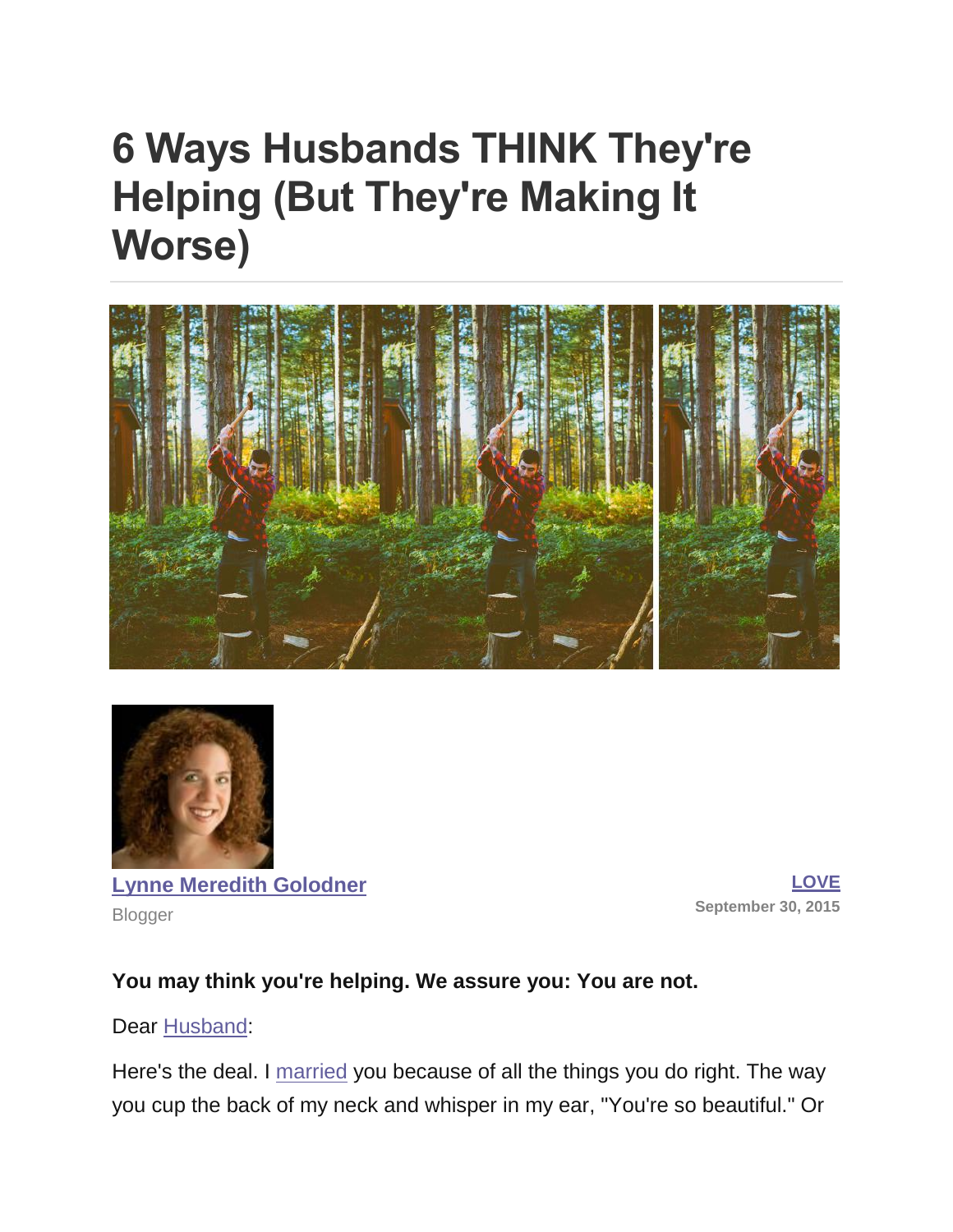the way you plan a dinner date and take care of all the details, including opening the doors for me and ordering the wine.

I fell in [love](http://www.yourtango.com/love) with you because of how much fun we have together and how silly we can be while hiking sweaty in the mountains. I chose you because of the way you always think of me first, wanting to make me happy.

Remember that next time you think you're helping. It's OK to mean well and not actually get anywhere. You know I'll end up [forgiving](http://www.yourtango.com/201170768/50-best-marriage-tips-ever) you eventually.

It's just, when you try to help, you're really doing the exact opposite.

A few examples:

# **1. They fall asleep so easily, and you lay there, ruminating over ... everything.**

It happens most often late at night when I can't get to sleep because my mind is pinballing all over the worries, to-dos, and deadlines I have in the coming days. You, of course, are dead asleep minutes after I ask you to turn off the TV because I'd fallen asleep next to you while we watched *The Big Bang Theory*.

Off went the neon flash of the boob tube and you turned your back to me, and were instantly asleep when I was wide awake, despite having nodded off just a few minutes earlier.

And when we fight, it's even worse because you snore. Yes, you know you do. Hearing you snore doesn't reassure me in any way. Why are you sleeping when I can't? Why don't you realize that I'm up worrying about what our latest argument means and trying to figure out how to resolve it?

#### **2. They** *try* **to listen and provide support.**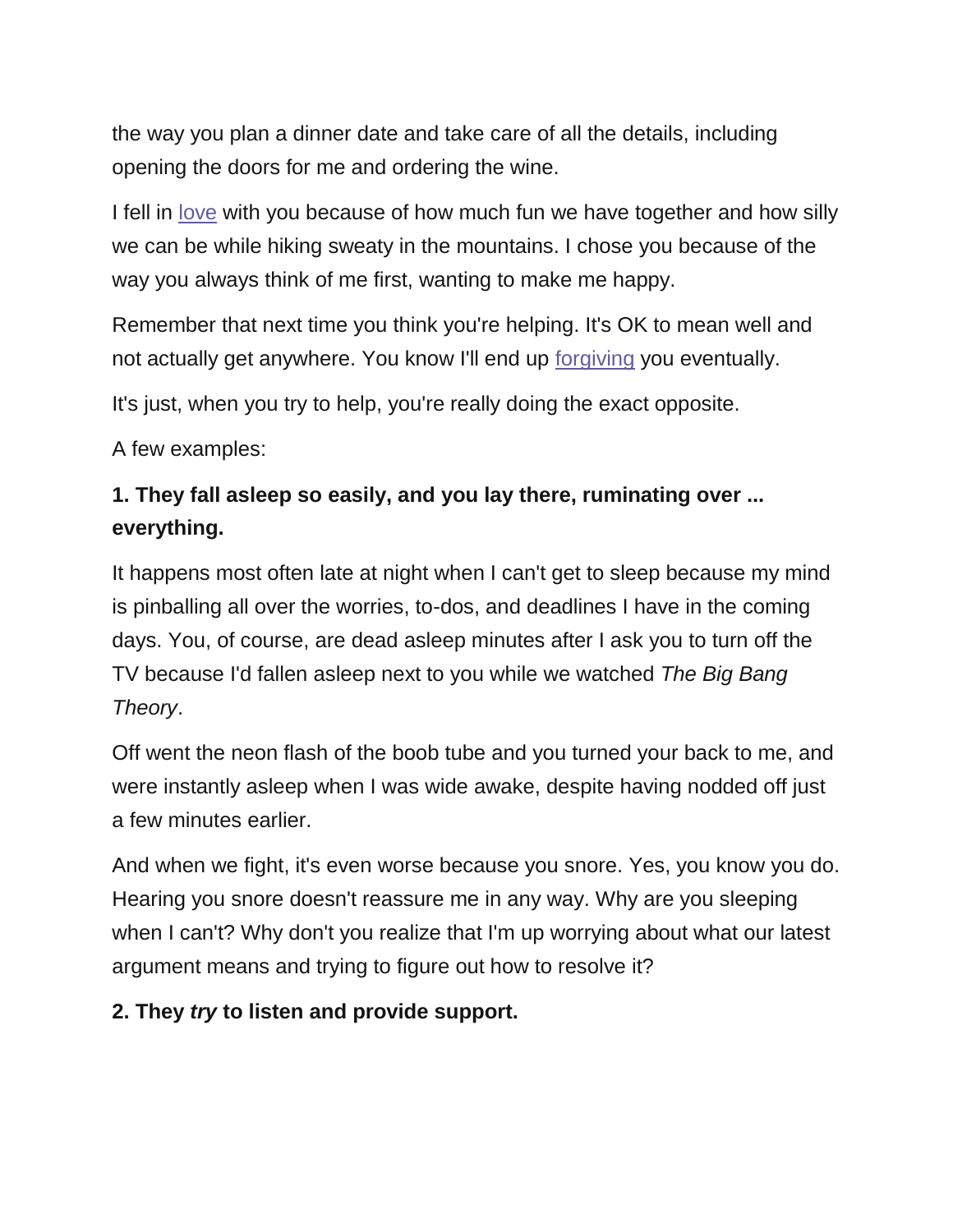But when I talk to you about these woes during waking hours, you really don't help by trying to fix things. There have been movies made about this pattern — the guy is the fixer, he wants to make everything better, he means well.

But, well, sometimes I don't want you to fix anything — I just want you to listen. And, I want you to know what type of response I want, without asking me, "Do you want me to suggest a solution or do you just want me to listen?"

## **3. They literally take weeks to finish tasks.**

You offer to fix the drain that keeps plugging up, negotiate the contract for the caterer, and organize the hall closet, and it takes weeks for you to even start. You see, when I hear you say, "I'll fix that honey, no problem," I assume you're on it, like NOW, and I won't have to remind, nudge, badger, or yell at you to actually get it done.

#### **4. They brush you off with reassurance.**

It doesn't help when you tell me, "Don't worry, it will all work out in the end," that really doesn't help at all; I don't care what happens at some fictitious finish line. I want it done now so I can stop worrying late at night about it never getting done.

Help means taking some of the responsibility off my shoulders. So when you say you'll help me plan the meals and make a grocery list for the coming week so it doesn't all fall on my shoulders again, your silence isn't actual help. You looking to me and saying, "Hamburgers for Monday night?" with that lilt in your voice to make it a question is essentially asking me to plan the meals. No go.

I really do appreciate that you mow the lawn, pull the weeds and plunge the toilets. Really, I do.

## **5. They're passive-aggressive.**